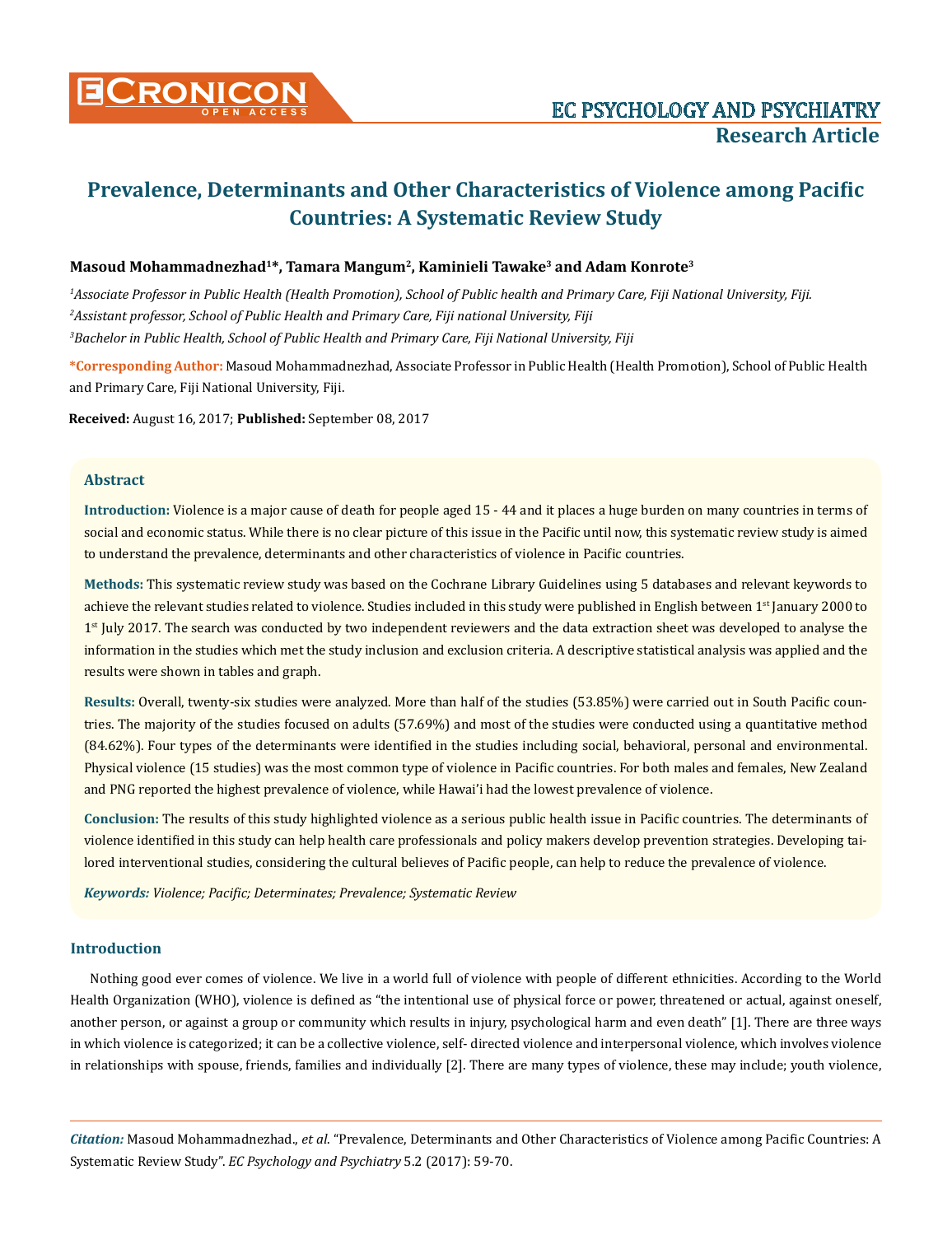sexual violence, elder abuse and many others [1]. There are also factors that may affect people to conduct violence; it can be due to social, personal, cultural and economic problems. In many countries, violent activities happen so that their family can survive, for revenge, for pleasure and many others [3].

Violence is seen as a global issue that can be controlled with motivational interventions. Around the world, violence is a major cause of death for people aged 15 - 44; and it places a huge burden on many countries in terms of social and economic status [4]. In New Zealand it cost around 1.2 to 5.3 million to reduce the prevalence of domestic violence [5]. A study conducted among university students in the United States (El Paso and Lubbock, Texas and in New Hampshire), found that partner violence was an issue that had a mean occurrence of 35.15% [6]. In 2014, 133 countries reported the prevalence of interpersonal violence, which included youth violence, sexual violence, etc [7]. Another study by [2], stated that 20% of American women undergo physical assault by their individual partners, and about 13 million people went through intimate partner violence.

Living in the Pacific is enjoyable because it is full of colors with people that portray wonderful and sensational lifestyles. However, there is a great drawback that affects Pacific islanders, violence. In Papua New Guinea, a study conducted in 2011 - 2012 stated that the mean prevalence rate of non-partner single and multiple perpetrator violence (rape) ranges from 20.25% to 20.45% [8]. People need to develop interventions of how violence can be eliminated because this problem can be disastrous if not taken into consideration. In a recent study conducted by the Asian/Pacific Islander Youth Violence Prevention Center (APIYVPC), a social ecological approach was used which assisted in the reduction of violence among the students and people of Oahu in Hawai'i [9]. This focused around using both social and environmental factors when approaching the target population.

With the rigorous increase of violence in the Pacific, it is important to note the risk that contributes to these phenomena, these are co-factors that enable violence to be disastrous, not only affecting the weak ones, but everyone. Some of the related risk factors may include: drug abuse, alcohol abuse, unemployment, peer pressure, racial discrimination and many others. It can be concluded that further research is needed in order to combat the prevalence of violence in the Pacific. Hence, this systematic review was designed to provide the determinants of violence and to find out which gender is most susceptible to suffer from violent activities.

# **Methodology**

The systematic review was conducted using the Cochrane Library Guidelines. The following databases were used to obtain relevant articles: Medline, CINAHL, PsychInfo, EMBASE, Scopus, and Web of Science. The databases used were common among studies involving violence, which is why they were selected. Medical subheadings (MeSH) and keywords were used to achieve the relevant articles which included, violence\*, prevalence, determinants and Pacific. To further the search for articles, AND and OR were used to combine the search parameters. The articles included in this study were from the January 1st 2000 to 1st July 2017, in the English language, peer reviewed and had the full text accessible.

To protect the study from selection bias, two independent reviewers scanned the titles of all available studies and removed the irrelevant studies. The reviewers then read the abstracts of the remaining studies, again removing the irrelevant studies. The third step conducted by the reviewers was the reading of the full texts in order to obtain the final articles. Twenty-three studies met the study inclusion criteria [10,11] (Figure 1).



*Figure 1: Article selection process.*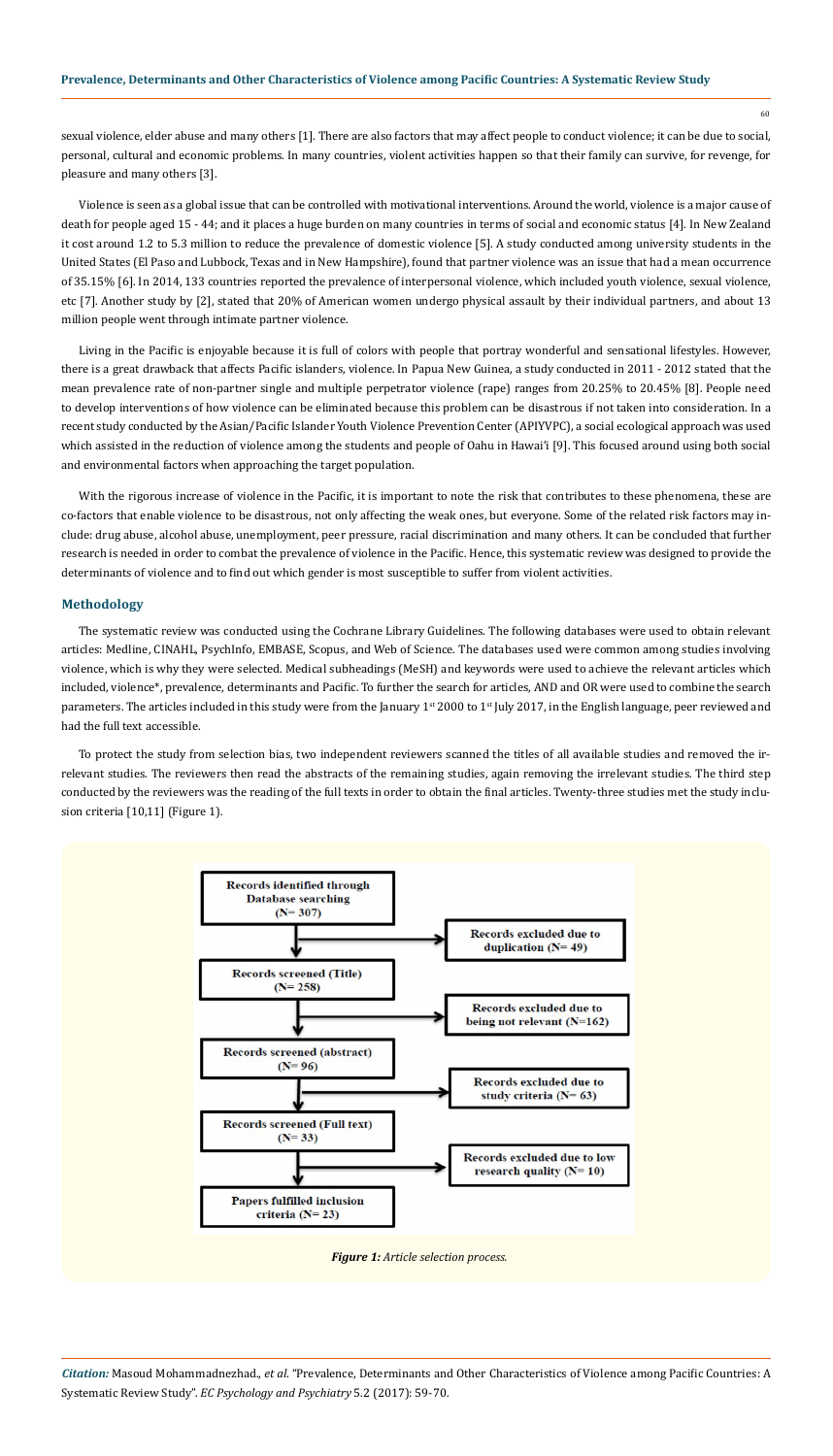Once this was done, the reviewers searched the bibliographies of the selected studies in order to find more relevant articles. Following this, three more articles were accepted bringing the total to twenty-six. The studies full texts were then printed for further analysis. Using the information from the selected studies, an extraction sheet was developed with four sections, which were: study information, population, methodology and results (Table 4). A descriptive analysis was then carried out and frequencies and percentages were recorded in tables and figures.

# **Results**

The results of the study showed that interest in doing research among researchers increased after 2006, as 46.15% of the studies were conducted between 2006 to 2010. A majority of studies were conducted among both males and females (53.85%), while one-third of the studies were focused only on violence among females. Many of the studies focused on adults (57.69%), followed by children and adolescents (38.46%). Most of the studies were conducted in community settings (61.53%). School based and hospital based studies were other settings which were considered in relation to violence (26.92% and 11.53%, respectively).

More than half of the studies (53.85%) were carried out in South Pacific countries, followed by American Pacific countries (38.46%) and Asia Pacific countries (7.69%) (Table 1). Among South Pacific countries, New Zealand had the highest number of studies (7 studies), followed by Australia, Fiji, PNG, and Samoa (each one study). Among American Pacific countries, Hawai'i had the highest number of the studies (8 studies) and American Samoa had only one study. Vietnam and China were the only two countries in Asia with two studies among Pacific participants (each one).

| <b>Variables</b>              | <b>Frequency</b> | Percentage |
|-------------------------------|------------------|------------|
| <b>Year of studies</b>        |                  |            |
| 2000 - 2005                   | 3                | 11.54      |
| 2006 - 2010                   | 12               | 46.15      |
| 2011 - 2017                   | 11               | 42.31      |
| <b>Gender of participants</b> |                  |            |
| Male                          | 3                | 11.53      |
| Female                        | 9                | 34.62      |
| Both male and female          | 14               | 53.85      |
| Age of participants           |                  |            |
| Children and adolescents      | 10               | 38.46      |
| Adults                        | 15               | 57.69      |
| Adult and older people        | 1                | 3.85       |
| <b>Place of studies</b>       |                  |            |
| Community-based               | 16               | 61.53      |
| School-based                  | 7                | 26.92      |
| Hospital-based                | 3                | 11.54      |
| <b>Region of studies</b>      |                  |            |
| American Pacific              | 10               | 38.46      |
| Asian Pacific                 | $\mathcal{L}$    | 7.69       |
| South Pacific                 | 14               | 53.85      |

*Table 1: General characteristics of studies.*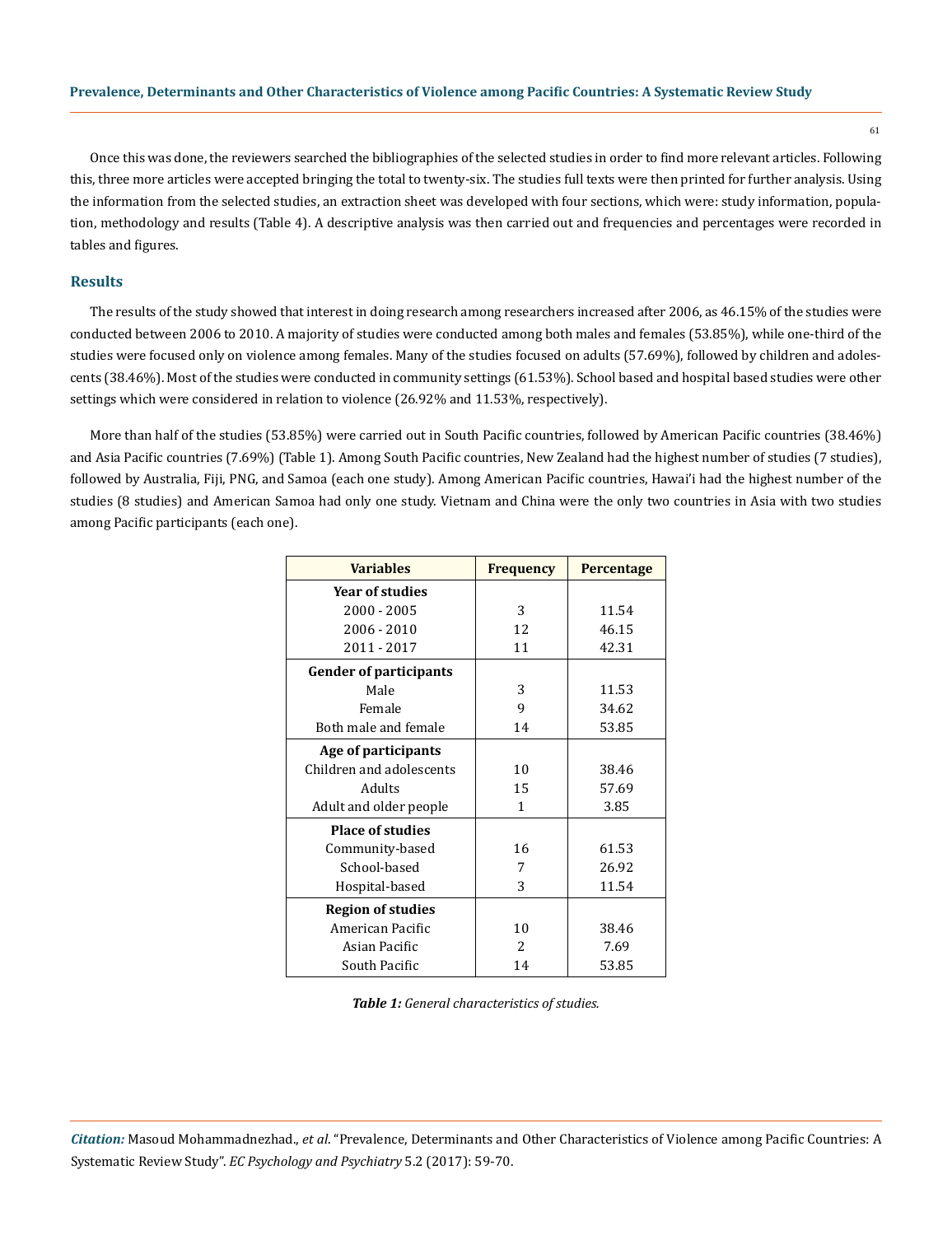The total number of participants who were engaged in these studies was 207,076. The majority of studies were conducted using a quantitative method (84.62%); with purposive sampling being the most frequent sampling method (76.93%); and filling the questionnaire by doing an interview from the researcher (73.08%) was the most common method of collecting the data among Pacific participants (Table 2).

| <b>Variables</b>            | <b>Frequency</b> | <b>Percentage</b> |
|-----------------------------|------------------|-------------------|
| <b>Type of studies</b>      |                  |                   |
| <i><b>Oualitative</b></i>   | 4                | 15.38             |
| <i><b>Ouantitative</b></i>  | 22               | 84.62             |
| Sampling method             |                  |                   |
| Purposive                   | 20               | 76.93             |
| Simple random               | 4                | 15.38             |
| Cluster random              | $\mathcal{L}$    | 7.69              |
| Data collection methods     |                  |                   |
| Interview                   | 4                | 15.38             |
| Interview and questionnaire | 19               | 73.08             |
| Ouestionnaire               | 2                | 7.69              |
| Observation                 |                  | 3.85              |

*Table 2: Methodological characteristics of studies.*

Table 3 shows the types of determinants extracted from the studies. Overall, four types of determinants were identified in the studies, including: social, behavioral, personal and environmental. Among social factors, unemployment and low income were the most frequent determinants (5 studies each), followed by lack of education and racial discrimination (3 studies each) and change in the culture (one study).

Drug and alcohol consumption were two main behavioral related determinants (5 studies each), followed by mood disorder (4 studies) and previous attempt of suicide (one study). Personal disorder (5 studies) and history of violence (4 studies) were the most personal related determinants of violence. Poor schooling environment was the only environmental related determinant of violence in this study (Table 3).

| <b>Types</b>                 | <b>Determinants</b>        | <b>Frequency</b> | <b>Total</b> |
|------------------------------|----------------------------|------------------|--------------|
| Social Factors               | Unemployment               | 5                | 17           |
|                              | Lack of education          | 3                |              |
|                              | Racial discrimination      | 3                |              |
|                              | Change in culture          |                  |              |
|                              | Low income                 | 5                |              |
| <b>Behavioral Factors</b>    | Drug consumption           | 5                | 15           |
|                              | Alcohol consumption        | 5                |              |
|                              | Mood disorder              | 4                |              |
|                              | Suicide experience         | 1                |              |
| Personal Factors             | History of violence        | 4                | 18           |
|                              | Age                        |                  |              |
|                              | Sex/Gender                 | 2                |              |
|                              | Class/Status               | 2                |              |
|                              | Personal disorder          | 5                |              |
|                              | Family breakdown           | 4                |              |
| <b>Environmental Factors</b> | Poor schooling environment | 1                | 1            |

# *Table 3: Determinants of violence.*

Figure 2 shows the frequency of studies reporting the types of violence. Physical violence (15 studies) was the most common type of violence in Pacific countries, followed by emotional (10 studies), domestic (9 studies) and psychological (8 studies). Cultural and lethal violence were the least type of the violence (one study each).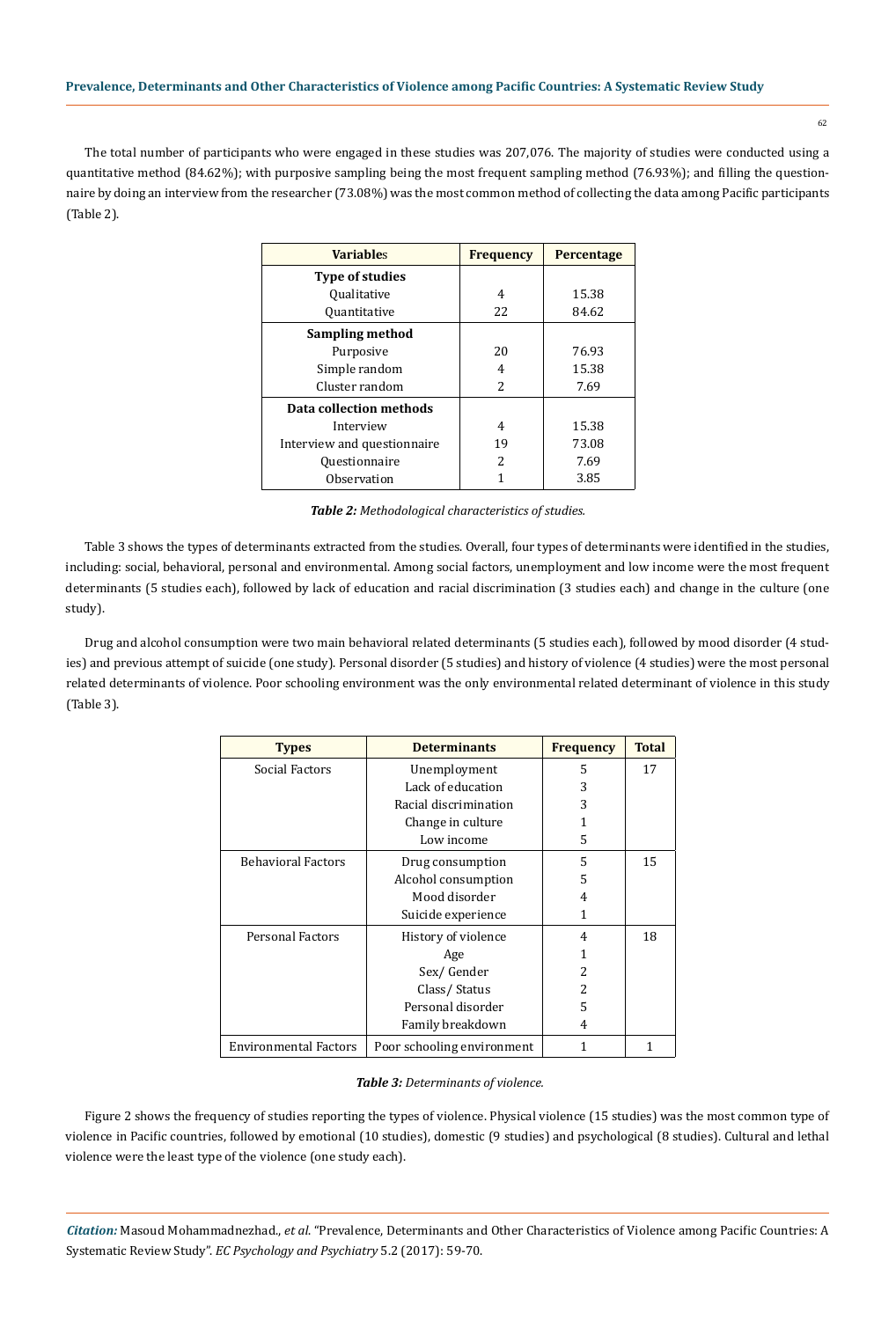

Out of 26 studies, 8 studies measured the prevalence of violence, 4 studies measured the prevalence of violence among males and 4 studies measured the prevalence of violence among females. For male victims of violence, New Zealand and PNG reported the highest prevalence of violence (psychological and physical violence (88%) and domestic violence (62.9%), respectively, while Hawai'i had the lowest prevalence of violence (emotional and physical violence, 10.6%).

For female victims of violence, New Zealand and Australia reported the highest prevalence of violence (physical violence (97.9%) and emotional violence (23%), respectively) while Hawai'i had the lowest prevalence of violence (emotional and physical violence, 7.3%).

# **Discussion**

The growing epidemic of violence in the Pacific is uncontrollable. Different people live in different environments and are exposed to diverse cultures and traditions. The aim of this systematic review was to find the determinants and types of violence in the Pacific.

In this study, the determinants with the highest frequency are unemployment, low income, drug consumption, alcohol consumption and personal disorder. While physical, domestic and emotional violence are the most common types of violence in the Pacific. Upon comparing the prevalence rate among males and females, females had the highest prevalence rate of physical violence (97.9%).

#### **Prevalence among Males & Females**

Looking at the results, female is the gender which has the highest prevalence rate of physical and emotional violence done against them (97.9% and 23%, respectively). These results are consistent with other studies [12], like in Bangladesh where 15% to 52% of married women suffered from physical violence by their spouses [13]. Females suffer violence because they are weak and fragile. They do not possess the type of power that males have [14]. The WHO regards physical violence as the act of hitting, slapping, kicking and beating [15]. The consequence of physical violence amongst women is that they have poor physical and mental health [16-18]. Two studies done in Auckland and Waikato stated that the prevalence rate of physical violence among women are 33% and 39% respectively, and some of the health effects are poor physical health, self-perceived poor health and poor mental health [19]. On the same note, a study conducted by Irion, found that 7% of women suffer from emotional violence at a University Hospital in Geneva [20].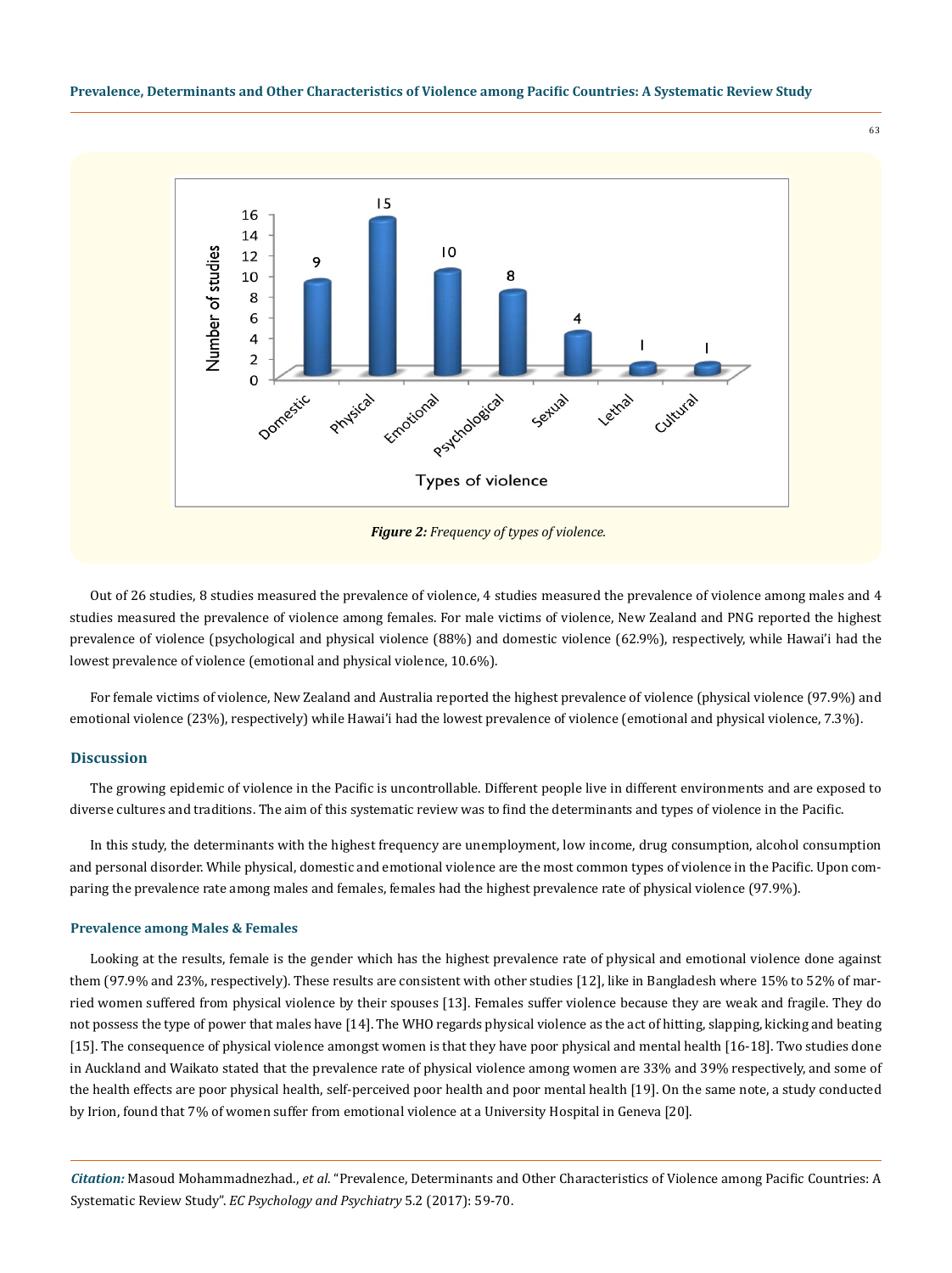## **Types of violence**

Physical violence shows to be the top type of violence in all of the studies conducted in the Pacific. A study by [21], found that physical violence (37.6%) had the highest prevalence compared to other types they found. On the same note, a multiple-country study done by the WHO stated that the rate of physical violence among women were ranged from 19% to 55%, respectively [22]. Physical violence can result in injuries or even death if people do not seek medical advice and assistance [23,24].

Emotional violence is a type of violence that affects the conscious experience of a person. In the results, emotional violence is the second highest type of violence. A study conducted in the United States found out that the prevalence rate of emotional violence was the highest (4.6%), and this may be due to family members ill-treating older people at the age of 60 years and above [25]. Another study conducted in five Nordiac countries, Denmark, Finland, Iceland, Norway, and Sweden, found that 19 - 37% of women suffer from emotional violence, and it was the second highest prevalence in this study [26].

Domestic and psychological violence were the two closest violence types that had 8 and 9 studies conducted to see their prevalence in the Pacific. Domestic violence is a sign that there is a breakdown in the moral structure of families and the societies [27,28]. Women aged 16 and over were interview in a study conducted in London and roughly 23.5% suffered domestic violence for a long time, while 3% suffered it during the course of pregnancy [29]. While for psychological violence, a study done in the United States concludes that about 13.6% of women undergo psychological violence, and this mostly results in poor mental health and physical heath [16]. To support that, another study done by Pico-Alfonso M, found that woman who suffer from psychological violence tend to have symptoms of depression and anxiety, along with thoughts of committing suicide [30].

Sexual, lethal and cultural violence are the last three types of violence that had a total of 6 studies. A study by Mouzos, found that about 4% of women suffered from sexual abuse from their partner; and unwanted sexual touching was the common form of sexual violence [31]. Lethal violence is a dangerous kind of violence that deals with manslaughter [32].

## **Determinants of violence**

In conducting interventions, people need to find the root causes/determinants of the problem [33,34]. In this study, there were 4 important factors that contribute to the rising phenomena of violence. The most contributing factor is behavioral, followed by social, personal and then environmental.

Behavior is a driving factor that can also determine a persons' personality [35]. Alcohol and drug consumption are two major determinants of violence that can change a persons' behavior [36]. As people are exposed to these two psychoactive substances, their emotions ascend and behaviors start changing; this may result in the change in how the brain works [37,38]. On the other hand, the two disorders that contribute to violence are mood disorder and personal disorder [39]. Mood disorder is a type of cyclical illness that enables people to have depression [40,41]. It is most common between the ages of 16 - 24 and starts declining as people approach the age of 65 - 74 [42]. When people undergo this, there is a sense of loss of interest or pleasure and people start to be violent in how they behave towards people [43]. Personal disorder is a type of psychological mechanism that consists of normal and abnormal personality, and is also comprised of how people may deal with the outside environment [44]. People who suffer this type of disorder are likely to be involved in activities such as alcohol and drug consumption, which may result in people doing violent activities [36,45]. Furthermore, there is a strong association between violence and suicide. A recent study done in Ethiopia found that sexual violence was the main reason why many children committed suicide [46].

Family breakdown is likely to be at the top of the list when it comes to personal factors. Family breakdown mostly occurs in the relationship between parents, possibly due to financial insufficiency, occupational problems or a social problem [47]. This type of violence

*Citation:* Masoud Mohammadnezhad., *et al*. "Prevalence, Determinants and Other Characteristics of Violence among Pacific Countries: A Systematic Review Study". *EC Psychology and Psychiatry* 5.2 (2017): 59-70.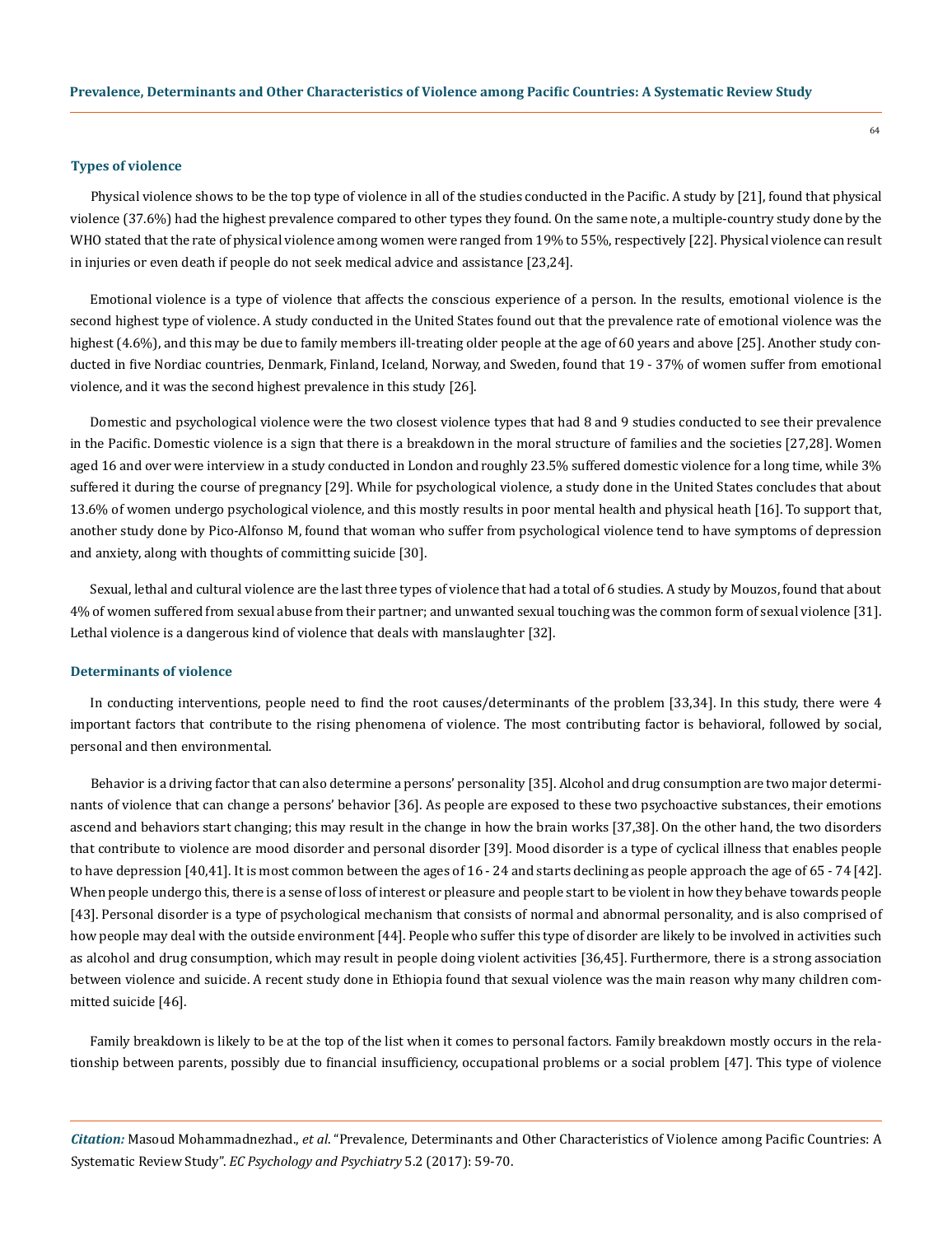*Citation:* Masoud Mohammadnezhad., *et al*. "Prevalence, Determinants and Other Characteristics of Violence among Pacific Countries: A Systematic Review Study". *EC Psychology and Psychiatry* 5.2 (2017): 59-70.

can be physical, emotional or sexual. With these conditions, violence starts to erupt between parents and thus children are affected, with the final end being divorce or family breakdown [48]. Major problems that could arise are injuries (e.g. brain injuries) or other accidents [49,50].

Secondly, a huge determinant that contributes to the ongoing risk of violence is people who had a history of it [51]. People mostly experience violence as they grow up and it may be hard to forget [52]. They may experience it at home (parents, siblings, or other family members), school or an area where violent arguments/activities are going on [53]. To add, gender, socio-economic status and age can also be a determinant of violence. People who are superior tend to outweigh people who are weak/frail and this leaves them to be vulnerable to violence [54]. Unemployment and low income are the most common social factors that open the door for people to commit violence [46,55]. In a family there is breadwinner, if someone is not working or achieving less than is expected, they will look for ways in order to have it. Either people steal or find other methods to get it, but if people are caught they will behave and act violently to get out of the way [53].

Racial discrimination and lack of education are other determinants of violence that need to be highlighted. Physical violence is a common type of violence that people face when they are being discriminated against [55]. People are mainly discriminated against because they belong to a different; race, religion, gender and culture [56]. Education is a very important component of living that a person must attain in order to cope with the new environment [57]. In recent occasions, when people lack education, they behave arrogantly and act violently, such as being verbally and physically aggressive [58,59].

The exposure of people to a different environment can also be a determinant for violence. In Hawai'i, a school based survey was conducted and it was concluded that the school environment was the factor that enabled students to behave violently [60]. It may be due to the exposure of students among arrogant and violent students [61].

At the end of this study a total of twenty-six articles were reviewed. In order to strengthen the review the included studies ranged from January 1<sup>st</sup> 2000 to July 1<sup>st</sup> 2017. However, the limitations of this study included the omission of grey literature and the exclusion of non-English articles.

|                | <b>Article</b>                                                                           | <b>Participants</b>                                                 | <b>Methods</b>                                                                       | <b>Results</b>                                                                                                                    |
|----------------|------------------------------------------------------------------------------------------|---------------------------------------------------------------------|--------------------------------------------------------------------------------------|-----------------------------------------------------------------------------------------------------------------------------------|
| $\mathbf{1}$   | Mayeda., et al. [62]<br>Year: 2006                                                       | Participants: 326<br>Gender: Males (136) Female                     | Sampling: Cluster Sampling<br>Data Collection Tool: Interview                        | Prevalence:<br>Male (10.6%) Female (7.3%)                                                                                         |
|                | Place: Hawai'i, USA<br>Type of study: Quantitative                                       | (190)<br>Age: 16-18 yrs.                                            | Setting: School                                                                      | Type: Emotional and physical<br>violence                                                                                          |
|                | study                                                                                    |                                                                     |                                                                                      |                                                                                                                                   |
| 2              | Crowne., et al. [63]<br>Year: 2012                                                       | Participants: 378<br>Gender: Females                                | Sampling:<br>Purposive sampling                                                      | Determinants of violence:<br>-Unemployment (25%)                                                                                  |
|                | Place: Hawai'i, USA<br>Type of study: Quantitative<br>& Qualitative                      | Age: 19 yrs. and above.                                             | Data Collection: Interview<br>Setting: Community                                     | -Poor mental health (39%)<br>-History of violence (54%)<br>-Drug consumption (39%)<br>Type: Domestic, psychological               |
|                |                                                                                          |                                                                     |                                                                                      | violence                                                                                                                          |
| 3              | Umemoto., et al. [9]<br>Year: 2009<br>Place: Hawai'i, USA<br>Type of study: Qualitative  | Participant: 7,158<br>Gender: Females<br>Age: 28 yrs.               | Sampling:<br>Purposive sampling<br>Data Collection:<br>-Interviewing                 | Determinants:<br>-Physical abuse<br>-Lack of money<br>-Unemployment                                                               |
|                | study (Cohort)                                                                           |                                                                     | -Questionnaires<br>Setting: Community                                                | Type: Physical & Domestic<br>violence                                                                                             |
| $\overline{4}$ | Harford., et al. [64]<br>Year: 2016                                                      | Participant: 108,560<br>Gender:                                     | Sampling:<br>Random sampling                                                         | Determinants of violence:<br>-Drug consumption                                                                                    |
|                | <b>Place: United States</b>                                                              | Females (55,474) Male<br>(53,086)                                   | Data Collection:<br>-Interview                                                       | -Alcohol consumption<br>Type:                                                                                                     |
|                | Type of study:<br>Quantitative & Qualitative                                             | Age: 12-17 yrs.                                                     | -Questionnaires<br>Settings: Community                                               | Physical and emotional<br>violence                                                                                                |
|                | study                                                                                    |                                                                     |                                                                                      |                                                                                                                                   |
| 5              | Sugimoto-Matsuda [65]<br>Year: 2012<br>Place: Hawai'i, USA<br>Type of study: Qualitative | Participants:586<br>Gender: Males (289) Females<br>(297) Age: 13-16 | Sampling:<br>Random sampling<br>Data Collection: Observations<br>Settings: Community | Determinants of violence:<br>-Lack of education<br>Type: Psychological violence                                                   |
| 6              | study<br>Jewkes., et al. [8]                                                             | Participant: 10,178                                                 | Sampling:                                                                            | Determinants of violence                                                                                                          |
|                | Year: 2013<br>Place: China, Papua New<br>Guinea<br>Type of study: Qualitative<br>study   | Gender: Male<br>Age: 18-49 yrs.                                     | Purposive sampling<br>Data Collection: Interview<br><b>Settings Community</b>        | -Sexual entitlement (73%)<br>-Anger/punishment (38%)<br>-Alcohol abuse (27%)<br>-Entertainment (59%)<br>Type: Sexual, emotional & |
| 7              | Schluter., et al. [5]                                                                    | Participant: 1,613                                                  | Sampling:                                                                            | physical violence<br>Prevalence:                                                                                                  |
|                | Year: 2007<br>Place: New Zealand                                                         | Gender: Male (698) Fe-<br>male(915)                                 | Purposive sampling<br>Data Collection:                                               | Males (11-8%)<br>Females (37-28%)                                                                                                 |
|                | Type of study:<br>Quantitative study &                                                   | Age: 25-35 yrs.                                                     | -Interview<br>-Questionnaire                                                         | Type: Psychological and<br>physical violence                                                                                      |
|                | Qualitative                                                                              |                                                                     | Settings: Community                                                                  |                                                                                                                                   |
| 8              | Sharma <sup>[66]</sup><br>Year: 2005                                                     | Participants: 34<br>Gender: Females (4) Males                       | Sampling:<br>Purposive sampling                                                      | Prevalence:<br>Males (88%)                                                                                                        |
|                | Place: New Zealand<br>Type of study: Quantitative                                        | (30)<br>Age: 16-84 yrs.                                             | Data Collection: Interviewing<br>Settings: Community                                 | Females (12%)<br>Type: Psychological and                                                                                          |
| 9              | study<br>Schluter., et al. [5]                                                           | Participant: 1,613                                                  | Sampling:                                                                            | physical violence<br>Prevalence rate of intimate                                                                                  |
|                | Year: 2007<br>Place: New Zealand                                                         | Gender: Females (915) Males<br>(698)                                | Purposive sampling<br>Data Collection: Interview                                     | partner violence:<br>Fathers (9.5%)                                                                                               |
|                | Type of study: Quantitative<br>study                                                     | Age: <25 to >35 yrs.                                                | Settings: Hospital                                                                   | Mothers (32%)<br>Type: Psychological violence                                                                                     |
| 10             | Choi., et al. [67]                                                                       | Participant: 2,082                                                  | Sampling:                                                                            | Determinants of violence:                                                                                                         |
|                | Year:2006<br>Place: Seattle, WA, USA                                                     | Males: 1041<br>Female:1041                                          | <b>Random Sampling</b><br>Data Collection: Interview                                 | -Alcohol abuse<br>-Drug abuse                                                                                                     |
|                | Type of study:<br>Quantitative study                                                     | Age: 12.7 yrs.                                                      | Settings: School                                                                     | -Violent behavior<br>-Racial discrimination                                                                                       |
|                |                                                                                          |                                                                     |                                                                                      | -Low-income earnings<br>Type: Emotional, physical and                                                                             |
|                |                                                                                          |                                                                     |                                                                                      | domestic violence                                                                                                                 |
| 11             | Paterson., et al. [68]<br>Year:2007                                                      | Participant: 1,095<br>Gender: Females                               | Sampling: Purposive Sampling<br>Data Collection:                                     | Determinants of violence:<br>-Social inequity                                                                                     |
|                | Place: New Zealand<br>Type of study: Qualitative                                         | Age: <25 to >35 yrs.                                                | Interview<br>Settings: Community                                                     | -Acculturation<br>-Ethnicity                                                                                                      |
|                | study (Cohort)                                                                           |                                                                     |                                                                                      | -Maternal education<br>-Low Income                                                                                                |
|                |                                                                                          |                                                                     |                                                                                      | Type: Cultural and domestic<br>violence                                                                                           |
| 12             | Gao., et al. [69]                                                                        | Participant: 828                                                    | Sampling:                                                                            | Prevalence-Women                                                                                                                  |
|                | Year: 2010<br>Place: New Zealand                                                         | Gender: Females<br>Age: <25 to >35 yrs.                             | <b>Purposive Sampling</b><br>Data Collection: Interview                              | Emotional: 23.8%<br>Physical: 77.1%                                                                                               |
|                | Type of study: Quantitative<br>study                                                     |                                                                     | Settings: Community                                                                  | Type: Sexual and emotional<br>violence                                                                                            |
| 13             | Paterson., et al. [70]                                                                   | Participant: 920<br>Gender: Females                                 | Sampling:                                                                            | Determinants of violence:                                                                                                         |
|                | Year: 2008<br>Place: New Zealand                                                         | Age: <20 to >40                                                     | <b>Purposive Sampling</b><br>Data Collection: Interview                              | -Demographic factors<br>-Parenting factors<br>Type: Domestic violence                                                             |
|                | Type of study: Qualitative<br>study                                                      |                                                                     | Settings: Community                                                                  |                                                                                                                                   |
| 14             | Schluter., et al. [5]<br>Year:2007                                                       | Participant: 1,095<br>Gender: Females                               | Sampling<br>Purposive sampling                                                       | Prevalence: Women<br>Physical abuse: 97.9%                                                                                        |
|                | Place: New Zealand<br>Type of study: Qualitative                                         | Age: <20 to >40                                                     | Data Collection: Interview<br>Settings: Hospital                                     | Emotional violence: 97.8%<br>Type: Physical and emotional                                                                         |
|                | study                                                                                    |                                                                     |                                                                                      | violence                                                                                                                          |
| 15             | Vung and Krantz [51]<br>Year: 2009                                                       | Participant: 730<br>Gender: Females                                 | Sampling: Purposive Sampling<br>Data Collection: Interview                           | Determinants of violence:<br>Having history of violence                                                                           |
|                | Place: Vietnam<br>Type of study: Qualitative                                             | Age: 17-60 yrs.                                                     | Settings: Community                                                                  | Type: Domestic violence                                                                                                           |
| 16             | study<br>Fiaui and Hishinuma [71]                                                        | Participant: 187                                                    | Sampling:                                                                            | Determinants                                                                                                                      |
|                | Year: 2009<br>Place: Hawai'i, USA and                                                    | Gender: Males (89) Females<br>(98)                                  | <b>Random Sampling</b><br>Data Collection: Interview                                 | -Behavioral problem<br>-Consumption of harmful                                                                                    |
|                | American Samoa                                                                           | Age: 16-34 yrs.                                                     | Settings: School                                                                     | substances                                                                                                                        |
|                | Type of study: Qualitative<br>study                                                      |                                                                     |                                                                                      | Type: Emotional & physical<br>violence                                                                                            |
| 17             | Schluter and Paterson [72]<br>Year: 2009                                                 | Participant: 1,376<br>Gender: Females                               | Sampling:<br>Purposive sampling                                                      | Prevalence: Women<br>Major violence: 7.1%-21.1%                                                                                   |
|                | Place: Australia<br>Type of study: Qualitative                                           | Age: <20 to >40                                                     | Data Collection: Interview<br>Settings: Community                                    | Minor violence: 6.1%-18.7%<br>Type: Physical violence                                                                             |
| 18             | study<br>Devries., et al. [73]                                                           | Participant: 20,976                                                 | Sampling:                                                                            | Determinants of violence:                                                                                                         |
|                | Year: 2011<br>Place: Peru, Samoa                                                         | Gender: Females<br>Age: 15 - 49 yrs.                                | <b>Random Sampling</b><br>Data Collection: Question-                                 | Suicide<br>Type: Physical and sexual                                                                                              |
|                | Type of study: Qualitative                                                               |                                                                     | naires                                                                               | violence                                                                                                                          |
| 19             | study<br>Wegner., et al. [74]                                                            | Participant: 325                                                    | Settings: Community<br>Sampling:                                                     | Determinants:                                                                                                                     |
|                | Year: 2010<br>Place: Hawai'i, USA                                                        | Gender: Males (136) Females<br>(189)                                | Cluster sample<br>Data Collection: Interview                                         | -Lack of education<br>-Unemployment                                                                                               |
|                | Type of study: Quantitative<br>study                                                     | Age: 13-16 yrs.                                                     | Settings: School                                                                     | Type: Psychological violence                                                                                                      |
| 20             | Mayeda and Pasko [75]                                                                    | Participant: 34                                                     | Sampling:<br><b>Purposive Sampling</b>                                               | Determinants of violence:<br>-Sex                                                                                                 |
|                | Year: 2012                                                                               |                                                                     |                                                                                      |                                                                                                                                   |
|                | Place: Hawai'i, USA                                                                      | Gender: Males and Females-<br>Age: 15-18 yrs.                       | Data Collection:                                                                     | -Ethnicity                                                                                                                        |
| 21             | Type of study: Qualitative<br>study (Cross-sectional)                                    |                                                                     | -Interview<br>Settings: School                                                       | -Class<br>-History of violence                                                                                                    |
|                | Umemoto., et al. [9]                                                                     | Participant: 34,653                                                 | Sampling:                                                                            | Type: Psychological violence<br>Determinants of violence:                                                                         |
|                | Year: 2009<br>Place: USA                                                                 | Gender: Males (16,543) Fe-<br>males (18,110)                        | <b>Purposive Sampling</b><br>Data Collection:                                        | -Substance use disorder,<br>-Mood disorder                                                                                        |
|                | Type of study: Qualitative                                                               | Age: 18 yrs. and above                                              | -Interview                                                                           | -Personal disorder                                                                                                                |
| 22             | study<br>Chan., et al. [76]                                                              | Participants: 6,184                                                 | Settings: Community<br>Sampling: Purposive Sampling                                  | Type: Physical violence<br>Prevalence-Male                                                                                        |
|                | Year: 2017<br>Place: China, Papua New                                                    | Gender: Males<br>Age: 18-49 yrs.                                    | Data Collection:<br>-Interview                                                       | 40% - 62.9%<br>Type: Domestic violence                                                                                            |
|                | Guinea<br>Type of study: Quantitative                                                    |                                                                     | Settings: Community                                                                  |                                                                                                                                   |
| 23             | Ioane and Lambie [77]<br>Year: 2016                                                      | Participants: 200                                                   | Sampling: Purposive Sampling<br>Data Collection:                                     | Determinants of violence:<br>-Low socio-economic status                                                                           |
|                | Place: New Zealand                                                                       | Gender: Male (168) Female<br>(32)                                   | -Interview                                                                           | -Physical abuse by parents on                                                                                                     |
|                | Study type: Qualitative<br>study                                                         | Age: 10-24                                                          | Settings: Community                                                                  | children-Family violence<br>Type: Physical and domestic                                                                           |
| 24             | Hishinuma., et al. [78]                                                                  | Participant: 5,051                                                  | Sampling: Purposive Sampling                                                         | violence<br>Determinants:                                                                                                         |
|                | Year: 2005<br>Place: Hawai'i, USA                                                        | Gender: Males (2,403) Females<br>(2,648)                            | Data Collection:                                                                     | -History of violence<br>-Family members (6.97%)                                                                                   |
|                | Study type: Qualitative                                                                  | Age: 13-16 yrs.                                                     | -QuestionnaireSettings: School                                                       | Type: Psychological and do-                                                                                                       |
| 25             | Goebert., et al. [60]                                                                    | Participants: 881                                                   | Sampling: Purposive Sampling                                                         | mestic violence<br>Determinants of violence:                                                                                      |
|                | Year: 2012<br>Place: Hawai'i, USA                                                        | Gender: Males (356) Females<br>(525)                                | Data Collection:<br>-Interviews                                                      | -Type of school environment<br>-Family factors                                                                                    |
|                | Study type: Qualitative<br>study                                                         | Age: 13-16 yrs.                                                     | -Questionnaires<br>Settings: School                                                  | Type: Domestic and emotional<br>violence                                                                                          |
| 26             | Adinkrah [79]                                                                            | Participants: 13                                                    | Sampling: Purposive Sampling                                                         | Determinants:                                                                                                                     |
|                | Year: 2003<br>Place: Fiji<br>Study type: Qualitative                                     | Gender: Males<br>Age: 27-34 yrs.                                    | Data Collection:<br>-Interview<br>Settings: Hospital                                 | -Low economic status<br>Type: Lethal violence                                                                                     |

#### *Table 4: Data extraction sheet.*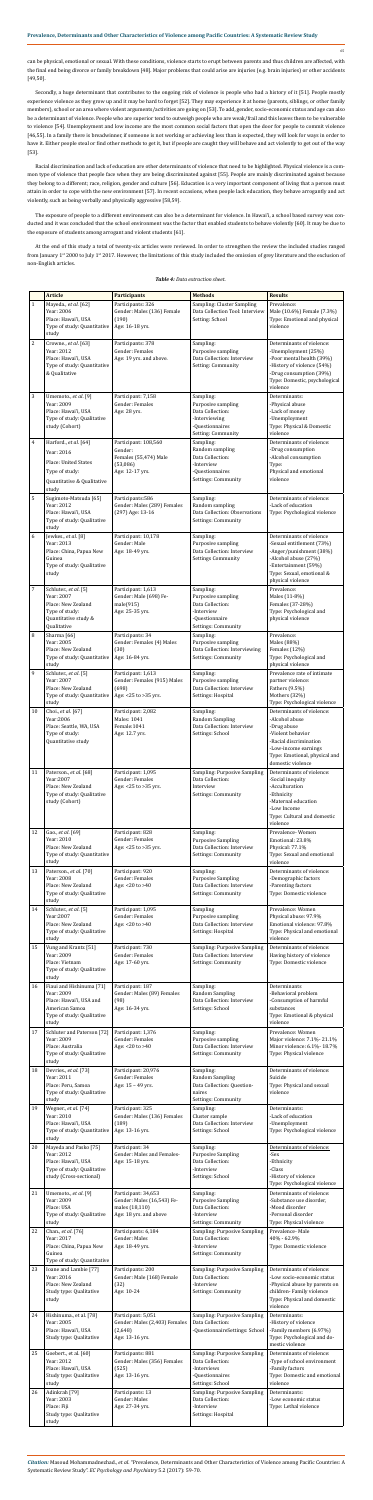# **Bibliography**

- 1. Krug EG., *et al*[. "The world report on violence and health".](https://www.ncbi.nlm.nih.gov/pubmed/12384003) *The Lancet* 360.9339 (2002): 1083-1088.
- 2. [Tjaden PG and N Thoennes. "Extent, nature, and consequences of intimate partner violence" \(2000\).](https://www.ncjrs.gov/pdffiles1/nij/181867.pdf)
- 3. Dobash RE and RP Dobash. "Women, violence and social change". Routledge (2003).
- 4. [McGibbon EA and CM McPherson. "Interpretive pedagogy in action: Design and delivery of a violence and health workshop for bac](https://www.ncbi.nlm.nih.gov/pubmed/16496862)calaureate nursing students". *[Journal of Nursing Education](https://www.ncbi.nlm.nih.gov/pubmed/16496862)* 45.2 (2006): 81-85.
- 5. Schluter PJ., *et al*[. "Prevalence and concordance of interpersonal violence reports from intimate partners: findings from the Pacific](https://www.ncbi.nlm.nih.gov/pubmed/17568056) Islands Families Study". *[Journal of Epidemiology and Community Health](https://www.ncbi.nlm.nih.gov/pubmed/17568056)* 61.7 (2007): 625-630.
- 6. [Straus MA. "Prevalence of violence against dating partners by male and female university students worldwide".](http://journals.sagepub.com/doi/abs/10.1177/1077801204265552) *Violence Against Women* [10.7 \(2004\): 790-811.](http://journals.sagepub.com/doi/abs/10.1177/1077801204265552)
- 7. Butchart A and C Mikton. "Global status report on violence prevention" (2014).
- 8. Jewkes R., *et al*[. "Prevalence of and factors associated with non-partner rape perpetration: findings from the UN Multi-country Cross](http://www.sciencedirect.com/science/article/pii/S2214109X1370069X)[sectional Study on Men and Violence in Asia and the Pacific".](http://www.sciencedirect.com/science/article/pii/S2214109X1370069X) *The Lancet Global Health* 1.4 (2013): e208-e218.
- 9. Umemoto K., *et al*[. "Moving toward comprehensiveness and sustainability in a social ecological approach to youth violence preven](https://www.ncbi.nlm.nih.gov/pubmed/19911267)[tion: Lessons from the Asian/pacific islander youth violence prevention center".](https://www.ncbi.nlm.nih.gov/pubmed/19911267) *American Journal of Community Psychology* 44.3-4 [\(2009\): 221-232.](https://www.ncbi.nlm.nih.gov/pubmed/19911267)
- 10. Mohammadnezhad M., *et al*[. "Overweight and Obesity in Pacific: A Systematic Review Study on Dietary Patterns of Pacific People".](https://www.jscimedcentral.com/HealthEducation/healtheducation-2-1031.pdf) *JSM [Health Education and Primary Health Care](https://www.jscimedcentral.com/HealthEducation/healtheducation-2-1031.pdf)* 2.2 (2017): 1031.
- 11. Mohammadnezhad M., *et al*[. "A systematic review study on common determinants of smoking among Pacific countries".](https://www.clytoaccess.com/sites/default/files/Journal%20of%20Precision%20Medicine%20and%20Public%20Health-6%20%281%29.pdf) *Journal of [Precision Medicine and Public Health](https://www.clytoaccess.com/sites/default/files/Journal%20of%20Precision%20Medicine%20and%20Public%20Health-6%20%281%29.pdf)* (2017).
- 12. Coker AL., *et al*[. "Frequency and correlates of intimate partner violence by type: physical, sexual, and psychological battering".](https://www.ncbi.nlm.nih.gov/pmc/articles/PMC1446198/) *Ameri[can Journal of Public Health](https://www.ncbi.nlm.nih.gov/pmc/articles/PMC1446198/)* 90.4 (2000): 553-559.
- 13. [Naved RT and LÅ Persson. "Factors associated with spousal physical violence against women in Bangladesh".](https://www.ncbi.nlm.nih.gov/pubmed/16395946) *Studies in Family Planning* [36.4 \(2005\): 289-300.](https://www.ncbi.nlm.nih.gov/pubmed/16395946)
- 14. Garcia-Moreno C., *et al*[. "Prevalence of intimate partner violence: findings from the WHO multi-country study on women's health and](https://www.ncbi.nlm.nih.gov/pubmed/17027732)  domestic violence". *The Lancet* [368.9543 \(2006\): 1260-1269.](https://www.ncbi.nlm.nih.gov/pubmed/17027732)
- 15. [VanderEnde K. "Community-level Correlates of Intimate Partner Violence Against Women in Bangladesh". Emory University \(2012\).](https://legacy-etd.library.emory.edu/view/record/pid/emory:bp73v)
- 16. Braithwaite SR., *et al*[. "Romantic relationships and the physical and mental health of college students".](http://onlinelibrary.wiley.com/doi/10.1111/j.1475-6811.2010.01248.x/full) *Personal Relationships* 17.1 [\(2010\): 1-12.](http://onlinelibrary.wiley.com/doi/10.1111/j.1475-6811.2010.01248.x/full)
- 17. [Aksan HAD and F Aksu. "The training needs of Turkish emergency department personnel regarding intimate partner violence".](https://www.ncbi.nlm.nih.gov/pmc/articles/PMC2241616/) *BMC Public Health* [7.1 \(2007\): 350.](https://www.ncbi.nlm.nih.gov/pmc/articles/PMC2241616/)
- 18. [Rowe HJ and JR Fisher. "The contribution of Australian residential early parenting centres to comprehensive mental health care for](https://www.ncbi.nlm.nih.gov/pubmed/20380739) [mothers of infants: evidence from a prospective study".](https://www.ncbi.nlm.nih.gov/pubmed/20380739) *International Journal of Mental Health Systems* 4.1 (2010): 6.

*Citation:* Masoud Mohammadnezhad., *et al*. "Prevalence, Determinants and Other Characteristics of Violence among Pacific Countries: A Systematic Review Study". *EC Psychology and Psychiatry* 5.2 (2017): 59-70.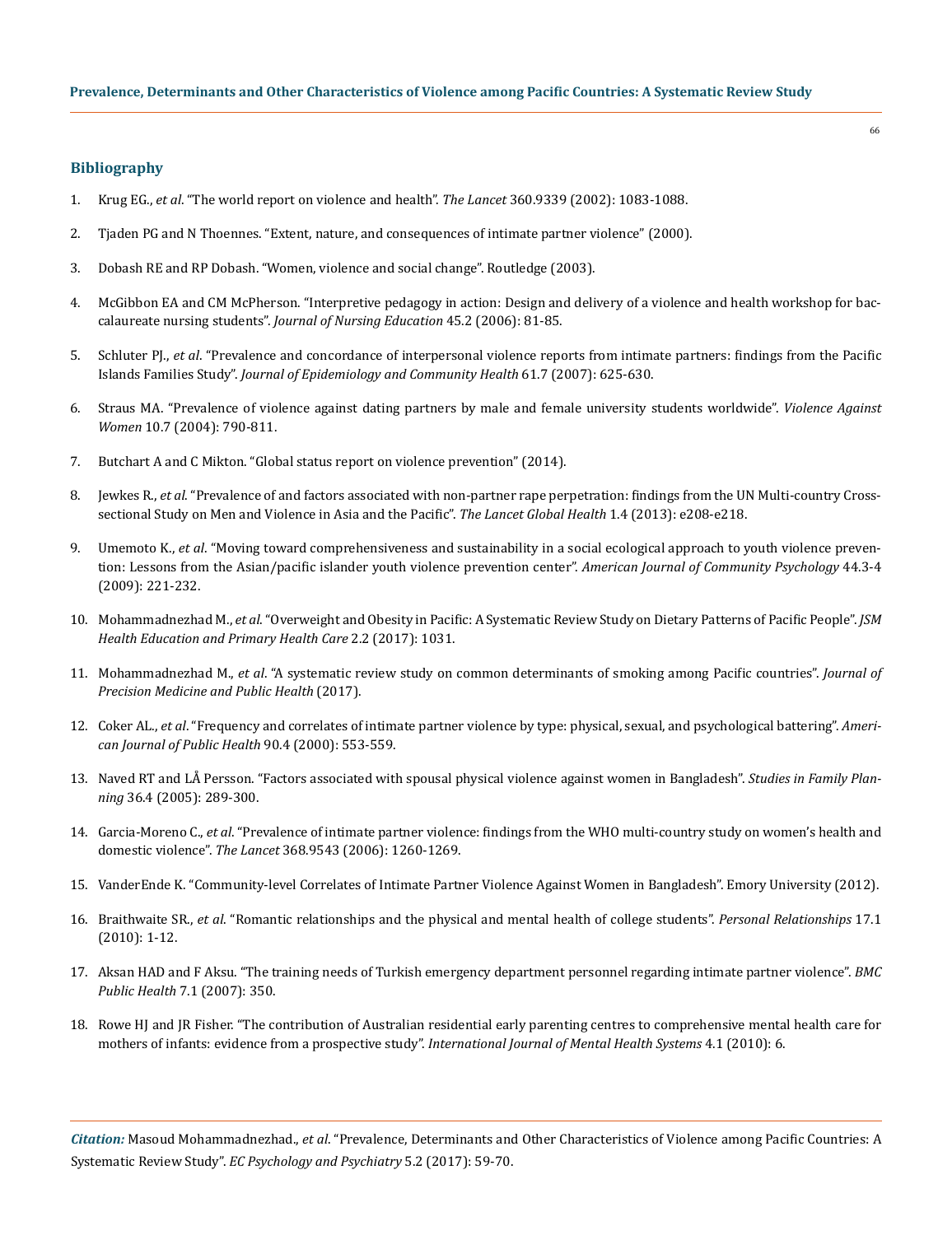- 19. [Fanslow JL and E Robinson. "Violence against women in New Zealand: prevalence and health consequences".](https://www.ncbi.nlm.nih.gov/pubmed/15570342) *New Zealand Medical Journal* [117.1206 \(2004\): U1173.](https://www.ncbi.nlm.nih.gov/pubmed/15570342)
- 20. Irion O., *et al*[. "Emotional, physical and sexual violence against women before or during pregnancy".](https://www.ncbi.nlm.nih.gov/pubmed/11028586) *BJOG: An International Journal of [Obstetrics and Gynaecology](https://www.ncbi.nlm.nih.gov/pubmed/11028586)* 107.10 (2000): 1306-1308.
- 21. Coker AL., *et al*[. "Physical health consequences of physical and psychological intimate partner violence".](https://www.ncbi.nlm.nih.gov/pubmed/10810951) *Archives of Family Medicine* [9.5 \(2000\): 451-457.](https://www.ncbi.nlm.nih.gov/pubmed/10810951)
- 22. Ellsberg M., *et al*[. "Intimate partner violence and women's physical and mental health in the WHO multi-country study on women's](https://www.ncbi.nlm.nih.gov/pubmed/18395577)  [health and domestic violence: an observational study".](https://www.ncbi.nlm.nih.gov/pubmed/18395577) *The Lancet* 371.9619 (2008): 1165-1172.
- 23. [Sheridan DJ and KR Nash. "Acute injury patterns of intimate partner violence victims".](https://www.ncbi.nlm.nih.gov/pubmed/17596345) *Trauma, Violence, and Abuse* 8.3 (2007): 281- [289.](https://www.ncbi.nlm.nih.gov/pubmed/17596345)
- 24. [Black MC. "Intimate partner violence and adverse health consequences: implications for clinicians".](http://journals.sagepub.com/doi/abs/10.1177/1559827611410265) *American Journal of Lifestyle Medicine* [5.5 \(2011\): 428-439.](http://journals.sagepub.com/doi/abs/10.1177/1559827611410265)
- 25. Acierno R., *et al*[. "Prevalence and correlates of emotional, physical, sexual, and financial abuse and potential neglect in the United](https://www.ncbi.nlm.nih.gov/pmc/articles/PMC2804623/) [States: The National Elder Mistreatment Study".](https://www.ncbi.nlm.nih.gov/pmc/articles/PMC2804623/) *American Journal of Public Health* 100.2 (2010): 292-297.
- 26. Wijma B., *et al*[. "Emotional, physical, and sexual abuse in patients visiting gynaecology clinics: a Nordic cross-sectional study".](https://www.ncbi.nlm.nih.gov/pubmed/12826432) *The Lancet* [361.9375 \(2003\): 2107-2113.](https://www.ncbi.nlm.nih.gov/pubmed/12826432)
- 27. [Jainarinesingh J. "Substance Use and Abuse and Its Effects on Mental Disorders in Trinidad and Tobago–The Available Prevention and](https://www.ncbi.nlm.nih.gov/pmc/articles/PMC4909081/)  Management Strategies". *[The West Indian Medical Journal](https://www.ncbi.nlm.nih.gov/pmc/articles/PMC4909081/)* 64.4 (2015): 429-431.
- 28. [Mcunu TN. "Creating a culture of life: a Catholic ethical analysis of the causes and consequences of the breakdown of family life in](http://uir.unisa.ac.za/handle/10500/6598) [Mariannhill, South Africa" \(2012\).](http://uir.unisa.ac.za/handle/10500/6598)
- 29. Bacchus L., *et al*[. "Domestic violence: prevalence in pregnant women and associations with physical and psychological health".](https://www.ncbi.nlm.nih.gov/pubmed/15036702) *Euro[pean Journal of Obstetrics and Gynecology and Reproductive Biology](https://www.ncbi.nlm.nih.gov/pubmed/15036702)* 113.1 (2004): 6-11.
- 30. Pico-Alfonso MA., *et al*[. "The impact of physical, psychological, and sexual intimate male partner violence on women's mental health:](https://www.ncbi.nlm.nih.gov/pubmed/16796487)  [depressive symptoms, posttraumatic stress disorder, state anxiety, and suicide".](https://www.ncbi.nlm.nih.gov/pubmed/16796487) *Journal of Women's Health* 15.5 (2006): 599-611.
- 31. [Mouzos J and T Makkai. "Women's experiences of male violence: Findings from the Australian component of the International Vio](http://www.aic.gov.au/media_library/publications/rpp/56/rpp056.pdf)[lence Against Women Survey \(IVAWS\)". Australian Institute of Criminology Canberra 56 \(2004\).](http://www.aic.gov.au/media_library/publications/rpp/56/rpp056.pdf)
- 32. Dobash RE., *et al*[. "Not an ordinary killer-Just an ordinary guy: When men murder an intimate woman partner".](http://journals.sagepub.com/doi/abs/10.1177/1077801204265015) *Violence against Women* [10.6 \(2004\): 577-605.](http://journals.sagepub.com/doi/abs/10.1177/1077801204265015)
- 33. Goldhagen J and R Mercer. "Child Healthy Equity: From Theory to Reality". The Human Rights of Children: From Visions to Implementation (2011): 307-326.
- 34. Fine A., *et al*. "The life course model as an organizing framework". Rockville, MD: Health and Human Services, Health Resources and Services Administration, Maternal and Child Health Bureau (2013).
- 35. [Putallaz M and KL Bierman. "Aggression, antisocial behavior, and violence among girls: A developmental perspective". Guilford Press](https://www.guilford.com/books/Aggression-Antisocial-Behavior-and-Violence-among-Girls/Putallaz-Bierman/9781593852320/reviews)  [\(2004\).](https://www.guilford.com/books/Aggression-Antisocial-Behavior-and-Violence-among-Girls/Putallaz-Bierman/9781593852320/reviews)
- 36. [Hoaken PN and SH Stewart. "Drugs of abuse and the elicitation of human aggressive behavior".](https://www.ncbi.nlm.nih.gov/pubmed/14656544) *Addictive Behaviors* 28.9 (2003): [1533-1554.](https://www.ncbi.nlm.nih.gov/pubmed/14656544)

*Citation:* Masoud Mohammadnezhad., *et al*. "Prevalence, Determinants and Other Characteristics of Violence among Pacific Countries: A Systematic Review Study". *EC Psychology and Psychiatry* 5.2 (2017): 59-70.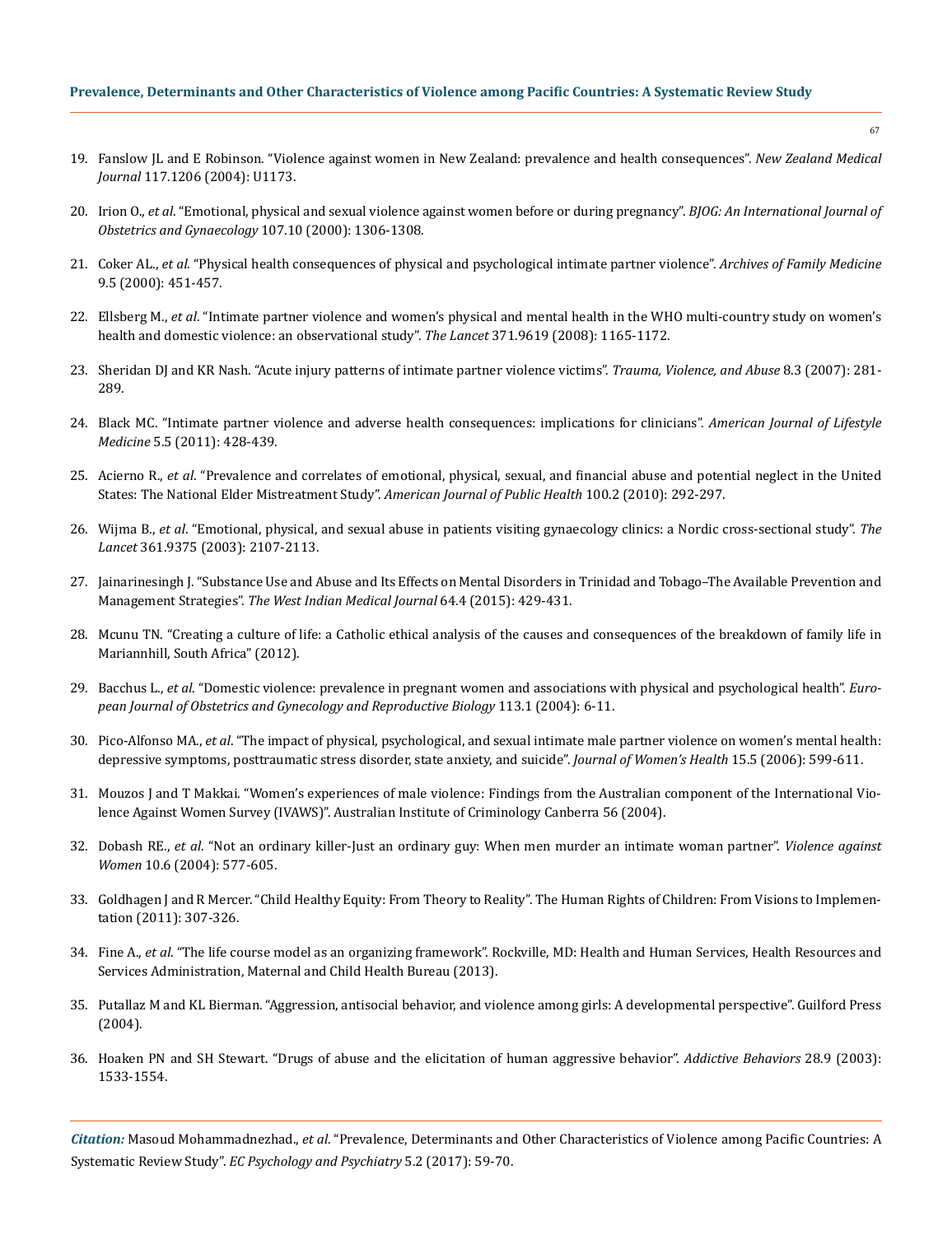- 37. [Jung J. "Alcohol, other drugs, and behavior: Psychological research perspectives. Sage \(2009\).](https://us.sagepub.com/en-us/nam/alcohol-other-drugs-and-behavior/book232812)
- 38. [Jayousi AFS. "Drug Addiction in North Palestine". University of Jordan \(2003\).](https://scholar.najah.edu/sites/default/files/all-thesis/drug_addiction_in_north_palestine.pdf)
- 39. Caspi A., *et al*[. "Role of genotype in the cycle of violence in maltreated children".](https://www.ncbi.nlm.nih.gov/pubmed/12161658) *Science* 297.5582 (2002): 851-854.
- 40. Judd LL., *et al*[. "The long-term natural history of the weekly symptomatic status of bipolar I disorder".](https://www.ncbi.nlm.nih.gov/pubmed/12044195) *Archives of General Psychiatry* [59.6 \(2002\): 530-537.](https://www.ncbi.nlm.nih.gov/pubmed/12044195)
- 41. [Sheline YI. "Neuroimaging studies of mood disorder effects on the brain".](https://www.ncbi.nlm.nih.gov/pubmed/12893109) *Biological Psychiatry* 54.3 (2003): 338-352.
- 42. Broome MR., *et al*[. "Mood instability: significance, definition and measurement".](https://www.ncbi.nlm.nih.gov/pmc/articles/PMC4589661/) *British Journal of Psychiatry* 207.4 (2015): 283-285.
- 43. Hazen AL., *et al*[. "Intimate partner violence among female caregivers of children reported for child maltreatment".](https://www.ncbi.nlm.nih.gov/pubmed/15066348) *Child Abuse and Neglect* [28.3 \(2004\): 301-319.](https://www.ncbi.nlm.nih.gov/pubmed/15066348)
- 44. Herpertz SC., *et al*[. "Emotion in criminal offenders with psychopathy and borderline personality disorder".](https://www.ncbi.nlm.nih.gov/pubmed/11483139) *Archives of General Psychiatry* [58.8 \(2001\): 737-745.](https://www.ncbi.nlm.nih.gov/pubmed/11483139)
- 45. Haggård‐Grann U., *et al*[. "The role of alcohol and drugs in triggering criminal violence: a case‐crossover study".](https://www.ncbi.nlm.nih.gov/pubmed/16393196) *Addiction* 101.1 [\(2006\): 100-108.](https://www.ncbi.nlm.nih.gov/pubmed/16393196)
- 46. Li Q., *et al*[. "A multilevel analysis of individual, household, and neighborhood correlates of intimate partner violence among low](https://www.ncbi.nlm.nih.gov/pmc/articles/PMC2820063/)[income pregnant women in Jefferson County, Alabama".](https://www.ncbi.nlm.nih.gov/pmc/articles/PMC2820063/) *American Journal of Public Health* 100.3 (2010): 531-539.
- 47. [Berridge D. "Theory and explanation in child welfare: education and looked‐after children".](http://onlinelibrary.wiley.com/doi/10.1111/j.1365-2206.2006.00446.x/abstract) *Child and Family Social Work* 12.1 (2007): [1-10.](http://onlinelibrary.wiley.com/doi/10.1111/j.1365-2206.2006.00446.x/abstract)
- 48. [Adelman M. "No way out: Divorce-related domestic violence in Israel".](http://journals.sagepub.com/doi/abs/10.1177/10778010022183613) *Violence against Women* 6.11 (2000): 1223-1254.
- 49. Peden M., *et al*[. "Injury: a leading cause of the global burden of disease, 2000".](http://apps.who.int/iris/handle/10665/42624) *World Health Organization* (2002).
- 50. [White NH and NH Black. "Spinal cord injury \(SCI\) facts and figures at a glance" \(2016\).](https://www.nscisc.uab.edu/Public/Facts%202016.pdf)
- 51. [Vung ND and G Krantz. "Childhood experiences of interparental violence as a risk factor for intimate partner violence: a population](https://www.ncbi.nlm.nih.gov/pubmed/19416931)based study from northern Vietnam". *[Journal of Epidemiology and Community Health](https://www.ncbi.nlm.nih.gov/pubmed/19416931)* 63.9 (2009): 708-714.
- 52. Bensley L., *et al*[. "Childhood family violence history and women's risk for intimate partner violence and poor health".](https://www.ncbi.nlm.nih.gov/pubmed/12818308) *American Jour[nal of Preventive Medicine](https://www.ncbi.nlm.nih.gov/pubmed/12818308)* 25.1 (2003): 38-44.
- 53. Weaver CM., *et al*[. "Violence breeds violence: Childhood exposure and adolescent conduct problems".](https://www.ncbi.nlm.nih.gov/pubmed/21720452) *Journal of Community Psychology* [36.1 \(2008\): 96-112.](https://www.ncbi.nlm.nih.gov/pubmed/21720452)
- 54. Baumeister RF., *et al*[. "Self-esteem, narcissism, and aggression: Does violence result from low self-esteem or from threatened ego](http://www-personal.umich.edu/~bbushman/bbc00.pdf)tism?" *[Current Directions in Psychological Science](http://www-personal.umich.edu/~bbushman/bbc00.pdf)* 9.1 (2000): 26-29.
- 55. [Staggs SL and S Riger. "Effects of Intimate Partner Violence on Low‐Income Women's Health and Employment".](https://www.ncbi.nlm.nih.gov/pubmed/16134050) *American Journal of [Community Psychology](https://www.ncbi.nlm.nih.gov/pubmed/16134050)* 36.1-2 (2005): 133-145.
- 56. Chavous TM., *et al*[. "Gender matters, too: the influences of school racial discrimination and racial identity on academic engagement](https://www.ncbi.nlm.nih.gov/pubmed/18473633)  [outcomes among African American adolescents".](https://www.ncbi.nlm.nih.gov/pubmed/18473633) *Developmental Psychology* 44.3 (2008): 637-654.
- 57. [Furnham A. "Education and culture shock".](https://thepsychologist.bps.org.uk/volume-17/edition-1/foreign-students-education-and-culture-shock) *Psychologist* 17.1 (2004): 16-19.

*Citation:* Masoud Mohammadnezhad., *et al*. "Prevalence, Determinants and Other Characteristics of Violence among Pacific Countries: A Systematic Review Study". *EC Psychology and Psychiatry* 5.2 (2017): 59-70.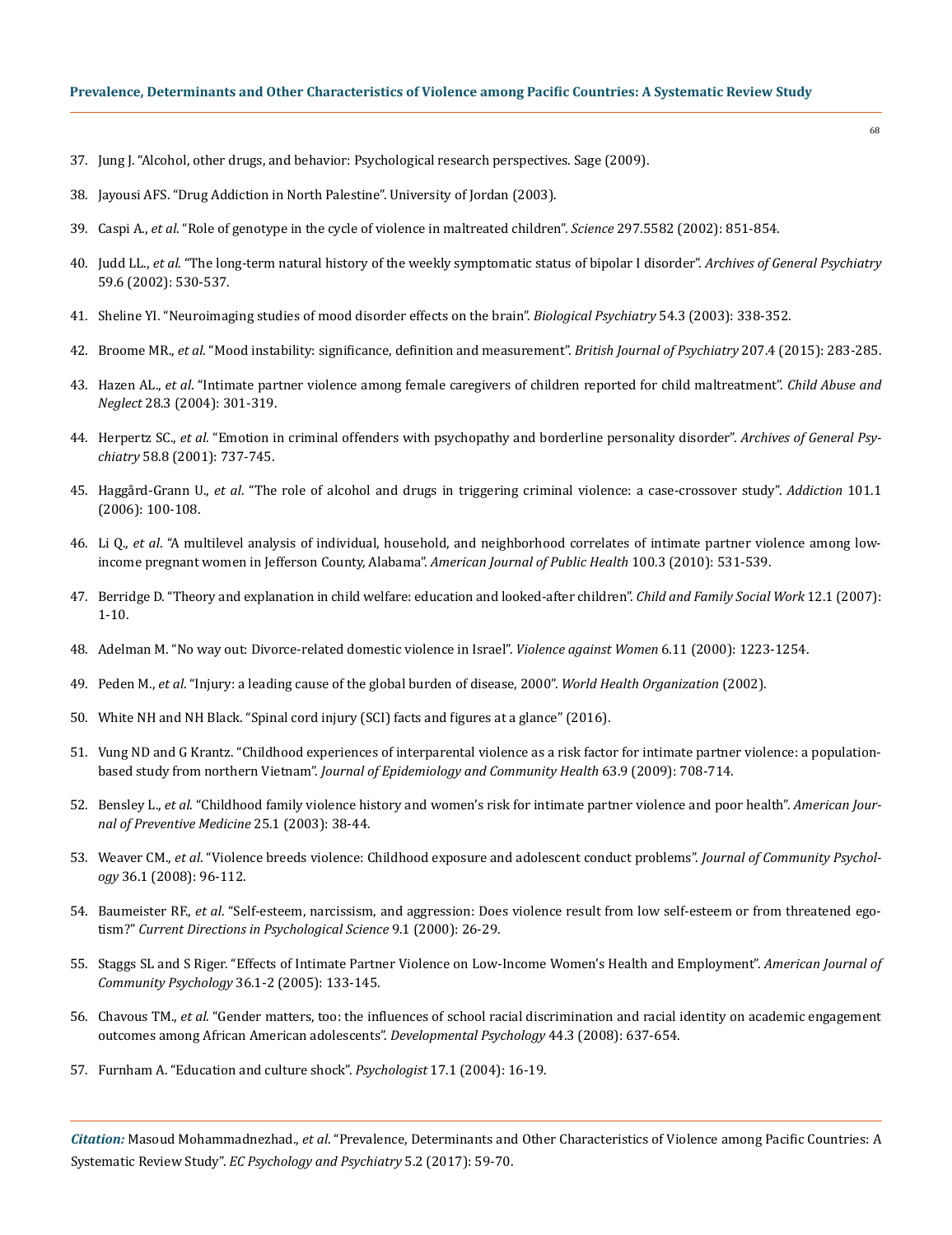- 58. Johnson JG., *et al*[. "Childhood verbal abuse and risk for personality disorders during adolescence and early adulthood".](https://www.ncbi.nlm.nih.gov/pubmed/11154711) *Comprehensive Psychiatry* [42.1 \(2001\): 16-23.](https://www.ncbi.nlm.nih.gov/pubmed/11154711)
- 59. Çelik S., *et al*[. "Verbal and physical abuse against nurses in Turkey".](https://www.ncbi.nlm.nih.gov/pubmed/17958665) *International Nursing Review* 54.4 (2007): 359-366.
- 60. Goebert D., *et al*[. "Social ecological determinants of youth violence among ethnically diverse Asian and Pacific Islander students".](https://www.ncbi.nlm.nih.gov/pubmed/21132358)  *[Maternal and Child Health Journal](https://www.ncbi.nlm.nih.gov/pubmed/21132358)* 16.1 (2012): 188-196.
- 61. [Kitiarsa P. "The horror of the modern: Violation, violence, and rampaging urban youths in contemporary Thai ghost films". Engaging](http://www.jstor.org/stable/j.ctt9qcvsv)  [the Spirit World: Popular Beliefs and Practices in Modern Southeast Asia 5 \(2012\): 200.](http://www.jstor.org/stable/j.ctt9qcvsv)
- 62. Mayeda DT., *et al*[. "Asian/Pacific Islander youth violence prevention center: Interpersonal violence and deviant behaviors among](file:///C:/Users/Designer/Desktop/ECPP-17-RA-197/2012)  youth in Hawaii". *[Journal of Adolescent Health](file:///C:/Users/Designer/Desktop/ECPP-17-RA-197/2012)* 39.2 (2006): 276. e1-276.e11.
- 63. Crowne SS., *et al*[. "Risk factors for intimate partner violence initiation and persistence among high psychosocial risk Asian and Pacific](https://www.ncbi.nlm.nih.gov/pmc/articles/PMC3261356/)  [Islander women in intact relationships".](https://www.ncbi.nlm.nih.gov/pmc/articles/PMC3261356/) *Women's Health Issues* 22.2 (2012): e181-e188.
- 64. Harford TC., *et al*[. "Other-and Self-Directed Forms of Violence and Their Relationship With Number of Substance Use Disorder Crite](https://www.ncbi.nlm.nih.gov/pubmed/26997186/)[ria Among Youth Ages 12-17: Results From the National Survey on Drug Use and Health".](https://www.ncbi.nlm.nih.gov/pubmed/26997186/) *Journal of Studies on Alcohol and Drugs* 77.2 [\(2016\): 277-286.](https://www.ncbi.nlm.nih.gov/pubmed/26997186/)
- 65. Sugimoto-Matsuda JJ., *et al*[. "Monitoring the multi-faceted problem of youth violence: The Asian/Pacific Islander youth violence pre](https://www.ncbi.nlm.nih.gov/pubmed/22231577/)[vention center's surveillance system".](https://www.ncbi.nlm.nih.gov/pubmed/22231577/) *Journal of Community Health* 37.5 (2012): 1015-1025.
- 66. [Sharma S. "The needs of Pacific women when they are victims of family violence".](https://www.msd.govt.nz/about-msd-and-our-work/publications-resources/journals-and-magazines/social-policy-journal/spj26/26-needs-of-pacific-woman-victims-of-family-violence-pages84-96.html) *Social Policy Journal of New Zealand* 26 (2005): 84.
- 67. Choi Y., *et al*[. "Are multiracial adolescents at greater risk? Comparisons of rates, patterns, and correlates of substance use and violence](https://www.ncbi.nlm.nih.gov/pubmed/16569131)  [between monoracial and multiracial adolescents".](https://www.ncbi.nlm.nih.gov/pubmed/16569131) *American Journal of Orthopsychiatry* 76.1 (2006): 86-97.
- 68. Paterson J., *et al*[. "Intimate partner violence within a cohort of Pacific mothers living in New Zealand".](https://www.ncbi.nlm.nih.gov/pubmed/17515431) *Journal of Interpersonal Violence* [22.6 \(2007\): 698-721.](https://www.ncbi.nlm.nih.gov/pubmed/17515431)
- 69. Gao W., *et al*[. "Impact of current and past intimate partner violence on maternal mental health and behaviour at 2 years after child](https://www.ncbi.nlm.nih.gov/pubmed/20113306)birth: evidence from the Pacific Islands Families Study". *[Australian and New Zealand Journal of Psychiatry](https://www.ncbi.nlm.nih.gov/pubmed/20113306)* 44.2 (2010): 174-182.
- 70. Paterson J., *et al*[. "Maternal intimate partner violence and behavioural problems among Pacific children living in New Zealand".](https://www.ncbi.nlm.nih.gov/pubmed/18221353) *Jour[nal of Child Psychology and Psychiatry](https://www.ncbi.nlm.nih.gov/pubmed/18221353)* 49.4 (2008): 395-404.
- 71. [Fiaui PA and ES Hishinuma. "Samoan adolescents in American Samoa and Hawaiʻi: Comparison of youth violence and youth devel](http://www.sciencedirect.com/science/article/pii/S1359178909000792)[opment indicators: A study by the Asian/Pacific Islander Youth Violence Prevention Center".](http://www.sciencedirect.com/science/article/pii/S1359178909000792) *Aggression and Violent Behavior* 14.6 [\(2009\): 478-487.](http://www.sciencedirect.com/science/article/pii/S1359178909000792)
- 72. [Schluter PJ and J Paterson. "Relating intimate partner violence to heath‐care utilisation and injuries among Pacific children in Auck](https://www.ncbi.nlm.nih.gov/pubmed/19702603)land: The Pacific Islands Families Study". *[Journal of Paediatrics and Child Health](https://www.ncbi.nlm.nih.gov/pubmed/19702603)* 45.9 (2009): 518-524.
- 73. Devries K., *et al*[. "Violence against women is strongly associated with suicide attempts: evidence from the WHO multi-country study](https://www.ncbi.nlm.nih.gov/pubmed/21676510)  [on women's health and domestic violence against women".](https://www.ncbi.nlm.nih.gov/pubmed/21676510) *Social Science and Medicine* 73.1 (2011): 79-86.
- 74. Wegner EL., *et al*[. "Educational performance and attitudes toward school as risk‐protective factors for violence: A study of the Asian/](http://onlinelibrary.wiley.com/doi/10.1002/pits.20504/abstract) [Pacific Islander Youth Violence Prevention Center".](http://onlinelibrary.wiley.com/doi/10.1002/pits.20504/abstract) *Psychology in the Schools* 47.8 (2010): 789-802.
- 75. [Mayeda DT and L Pasko. "Youth violence and hegemonic masculinity among Pacific Islander and Asian American adolescents".](https://link.springer.com/article/10.1007/s10612-011-9132-1) *Critical Criminology* [20.2 \(2012\): 121-139.](https://link.springer.com/article/10.1007/s10612-011-9132-1)

*Citation:* Masoud Mohammadnezhad., *et al*. "Prevalence, Determinants and Other Characteristics of Violence among Pacific Countries: A Systematic Review Study". *EC Psychology and Psychiatry* 5.2 (2017): 59-70.